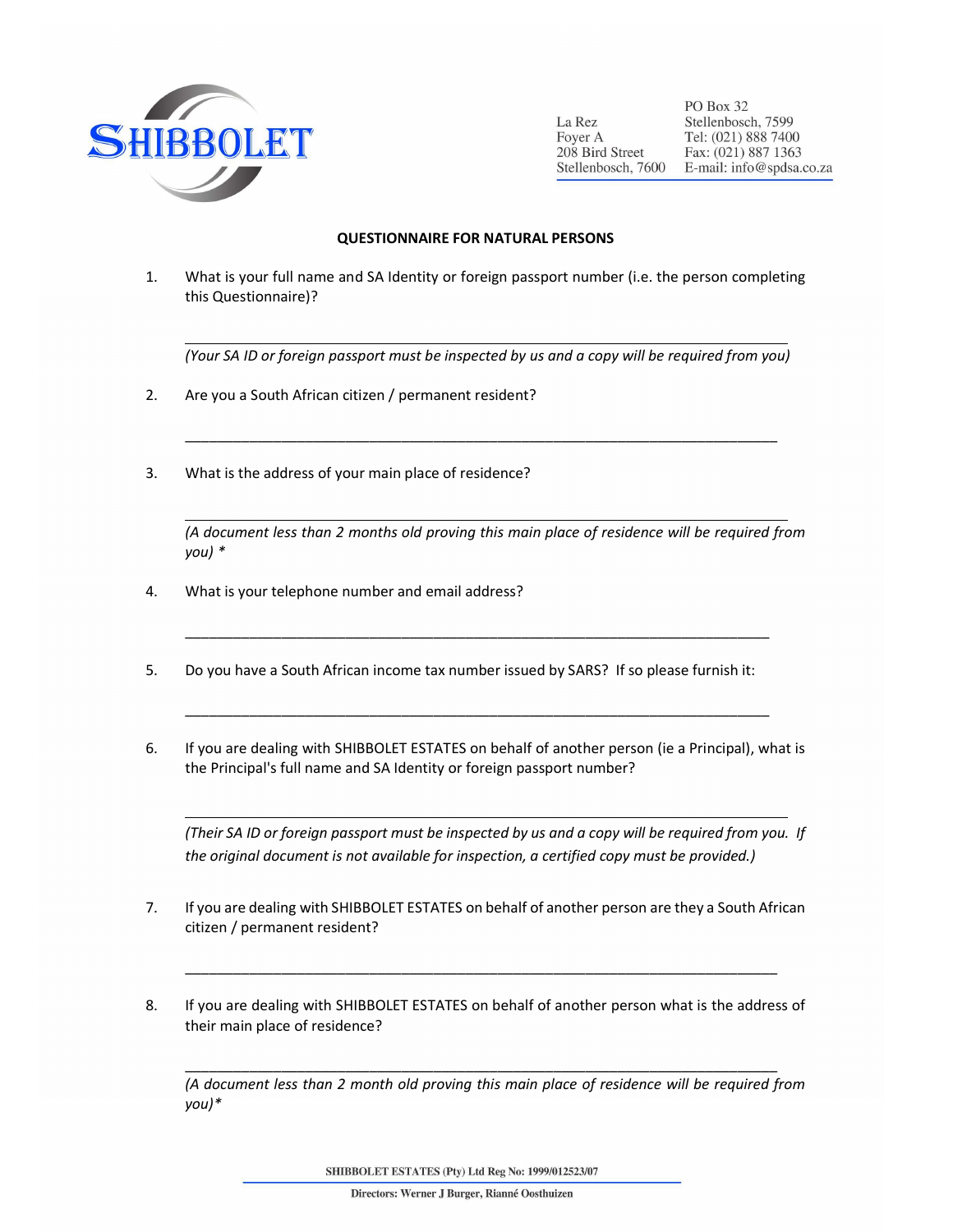

 $\overline{a}$ 

 $\overline{a}$ 

 $\overline{a}$ 

PO Box 32 Stellenbosch, 7599 La Rez Tel: (021) 888 7400 Foyer A 208 Bird Street Fax: (021) 887 1363 Stellenbosch, 7600 E-mail: info@spdsa.co.za

9. If you are dealing with SHIBBOLET ESTATES on behalf of another person what is their telephone number and email address:

\_\_\_\_\_\_\_\_\_\_\_\_\_\_\_\_\_\_\_\_\_\_\_\_\_\_\_\_\_\_\_\_\_\_\_\_\_\_\_\_\_\_\_\_\_\_\_\_\_\_\_\_\_\_\_\_\_\_\_\_\_\_\_\_\_\_\_\_\_\_\_\_\_\_\_

\_\_\_\_\_\_\_\_\_\_\_\_\_\_\_\_\_\_\_\_\_\_\_\_\_\_\_\_\_\_\_\_\_\_\_\_\_\_\_\_\_\_\_\_\_\_\_\_\_\_\_\_\_\_\_\_\_\_\_\_\_\_\_\_\_\_\_\_\_\_\_\_\_\_\_

- 10. If you are dealing with SHIBBOLET ESTATES on behalf of another person, do they have a South African income tax number issued by SARS? If so please furnish it:
- 11. If you are dealing with SHIBBOLET ESTATES on behalf of another person, please indicate your authority to do so (i.e. authorisation letter, power of attorney, or a similar instrument) and provide us with a copy of such a document.
- 12. If, following your completion of this Questionnaire, someone else will deal with SHIBBOLET ESTATES on your behalf (i.e. a Representative), what is that Representative's full name and SA Identity or foreign passport number?
- 13. What is the source of that Representative's authority to deal with SHIBBOLET ESTATES on your behalf (i.e. authorisation letter, power of attorney, or a similar instrument)? If the authority is in writing, provide us with a copy of such a document.
- 14. Please describe the type of service you seek from SHIBBOLET ESTATES, and the purpose for which that service is sought.

I wish to sell a property

I wish to purchase a property

I wish to let out a property

I wish to rent a property

Other:

l

SHIBBOLET ESTATES (Pty) Ltd Reg No: 1999/012523/07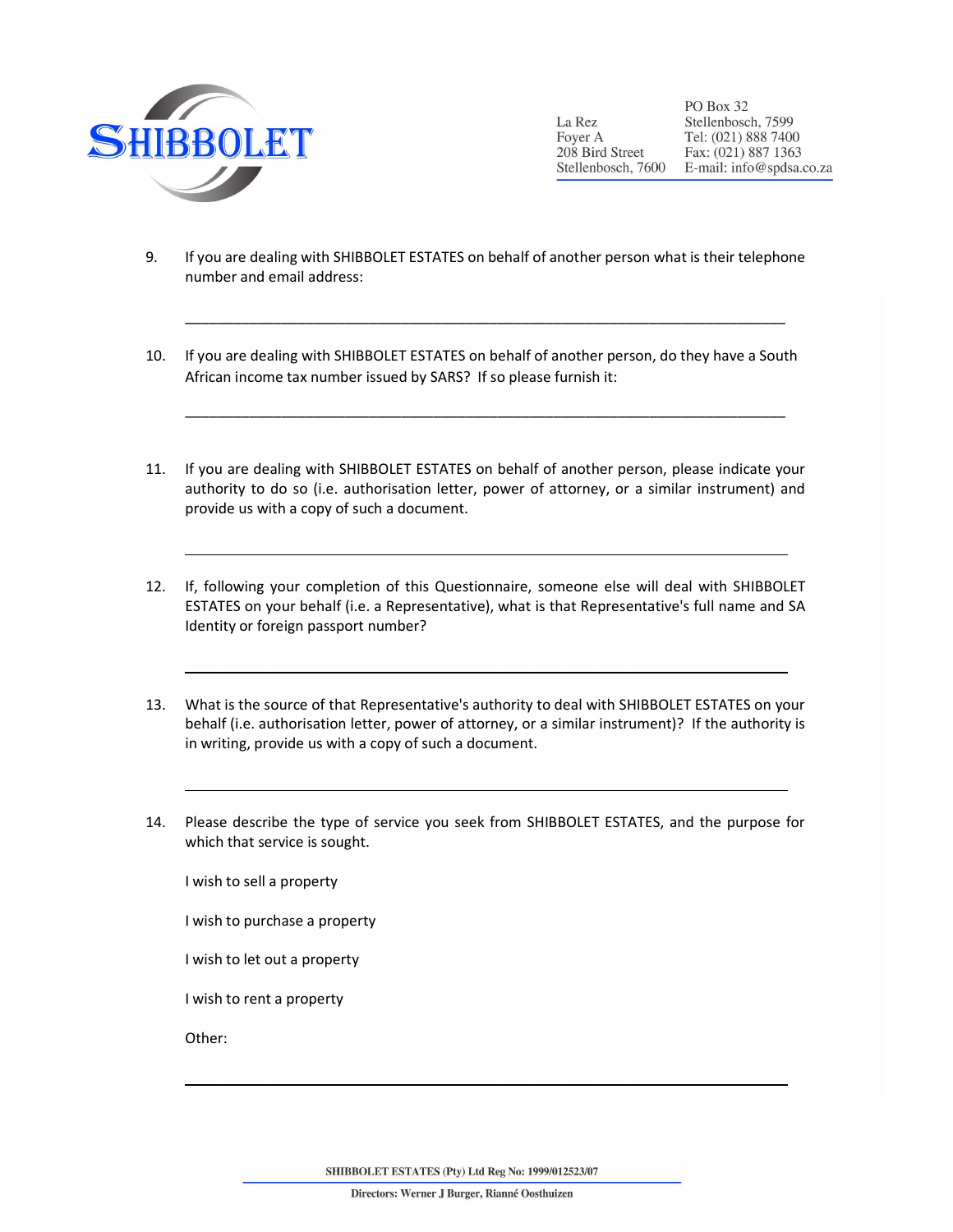

PO Box 32 La Rez Stellenbosch, 7599 Foyer A Tel: (021) 888 7400 208 Bird Street Fax: (021) 887 1363 Stellenbosch, 7600 E-mail: info@spdsa.co.za

- 15. How will any payments due to SHIBBOLET ESTATES, or the other party to the prospective Business Relationship, be financed?
- 16. Will any of the payments referred to in the previous question involve a payment by you or your Representative of R25 000 or more in cash (i.e. paper money, coins or traveller's cheques)?

YES / NO

- 17. Do you now occupy, or have you in the past 12 months occupied, any of the following positions in any country other than South Africa? If "yes", please indicate the position that you occupy/ied.
	- Head of state

 $\overline{a}$ 

- Member of the royal family
- Cabinet member
- Senior member of a political party
- Senior judicial officer
- Senior executive of a state-owned entity
- High rank in the military
- 18. Do you now occupy, or have you in the past 12 months occupied, any of the following positions in South Africa? If "yes", please indicate that position that you occupy/ied.
	- President or deputy president of South Africa
	- Cabinet minister or deputy minister
	- Premier of a province
	- MEC of a province
	- Mayor of a municipality
	- Leader of a political party
	- Member of a royal family
	- Senior traditional leader
	- Head, accounting officer or CFO of a national or provincial department
	- Manager or CFO of a municipality
	- Chairperson, CEO, accounting authority, CFO or chief investment officer of a public entity
	- Judge
	- Ambassador, high commissioner or other senior representative of a foreign country based in South Africa

SHIBBOLET ESTATES (Pty) Ltd Reg No: 1999/012523/07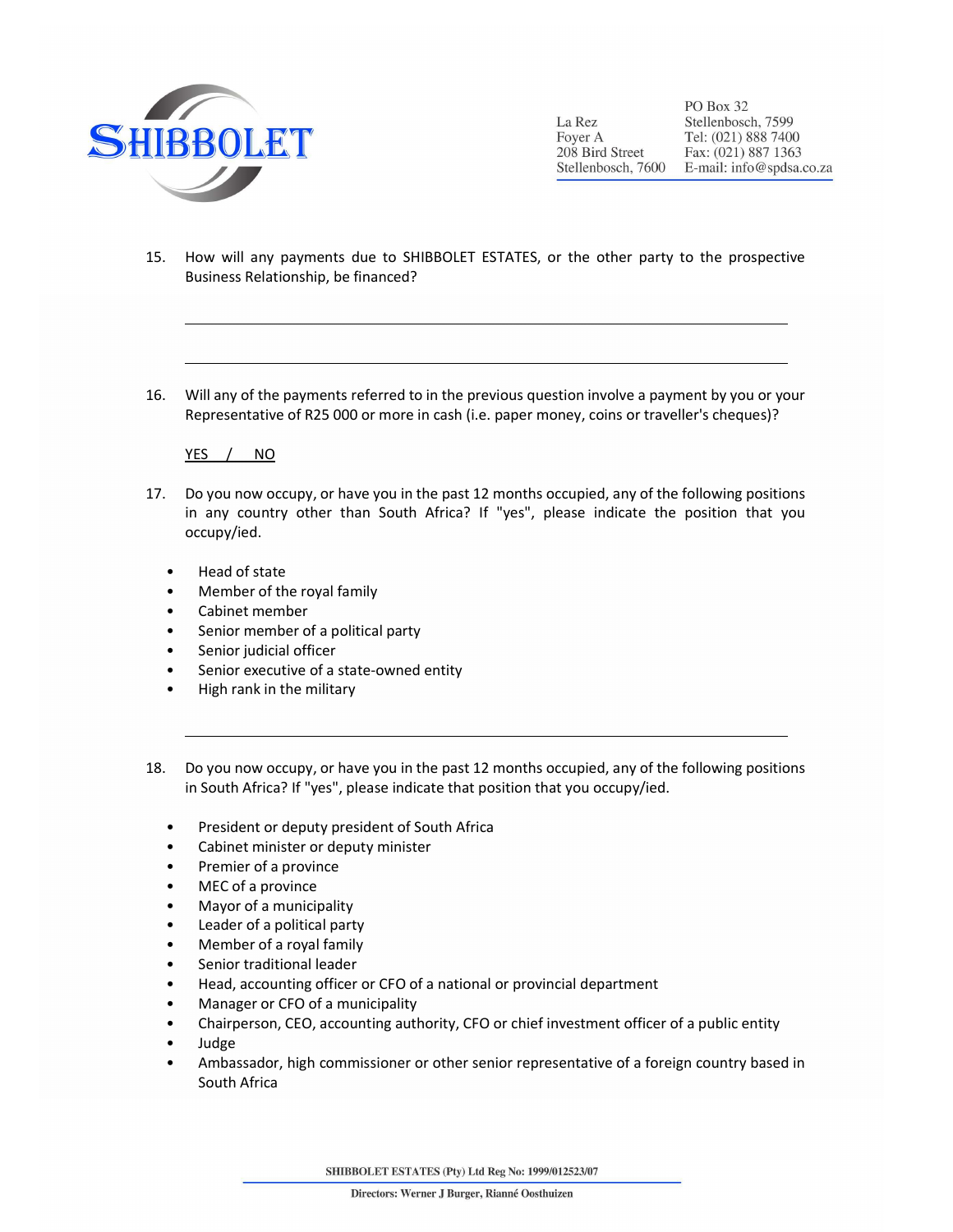

 $\overline{a}$ 

PO Box 32 Stellenbosch, 7599 La Rez Foyer A Tel: (021) 888 7400 208 Bird Street Fax: (021) 887 1363 Stellenbosch, 7600 E-mail: info@spdsa.co.za

- Chairperson of board of directors, chairperson of audit committee, executive officer or CFO of a company doing business with the government, and if so, in what amount?
- 19. Are you a family member or a close associate of one of the categories of people mentioned in the previous 2 questions? If so, please name such person and indicate the position they occupied.
- 20. If you responded "yes" to any of the previous 3 questions, please indicate your source of wealth?

\_\_\_\_\_\_\_\_\_\_\_\_\_\_\_\_\_\_\_\_\_\_\_\_\_\_\_\_\_\_\_\_\_\_\_\_\_\_\_\_\_\_\_\_\_\_\_\_\_\_\_\_\_\_\_\_\_\_\_\_\_\_\_\_\_\_\_\_\_\_\_\_\_\_

Proof of your residential address can be furnished by way of a document emailed to you. In that case we will need to see the original email as it appeared in your inbox, and the attachment, (if any). That email and the attachment must then be emailed to us so that we can print a copy.

| SIGNED AND DATED ON | (date |
|---------------------|-------|
|                     |       |

CLIENT'S SIGNATURE HERE

\_\_\_\_\_\_\_\_\_\_\_\_\_\_\_\_\_\_\_\_\_\_\_\_\_\_\_\_\_\_\_\_\_\_\_\_\_\_\_\_\_\_

SHIBBOLET ESTATES (Pty) Ltd Reg No: 1999/012523/07